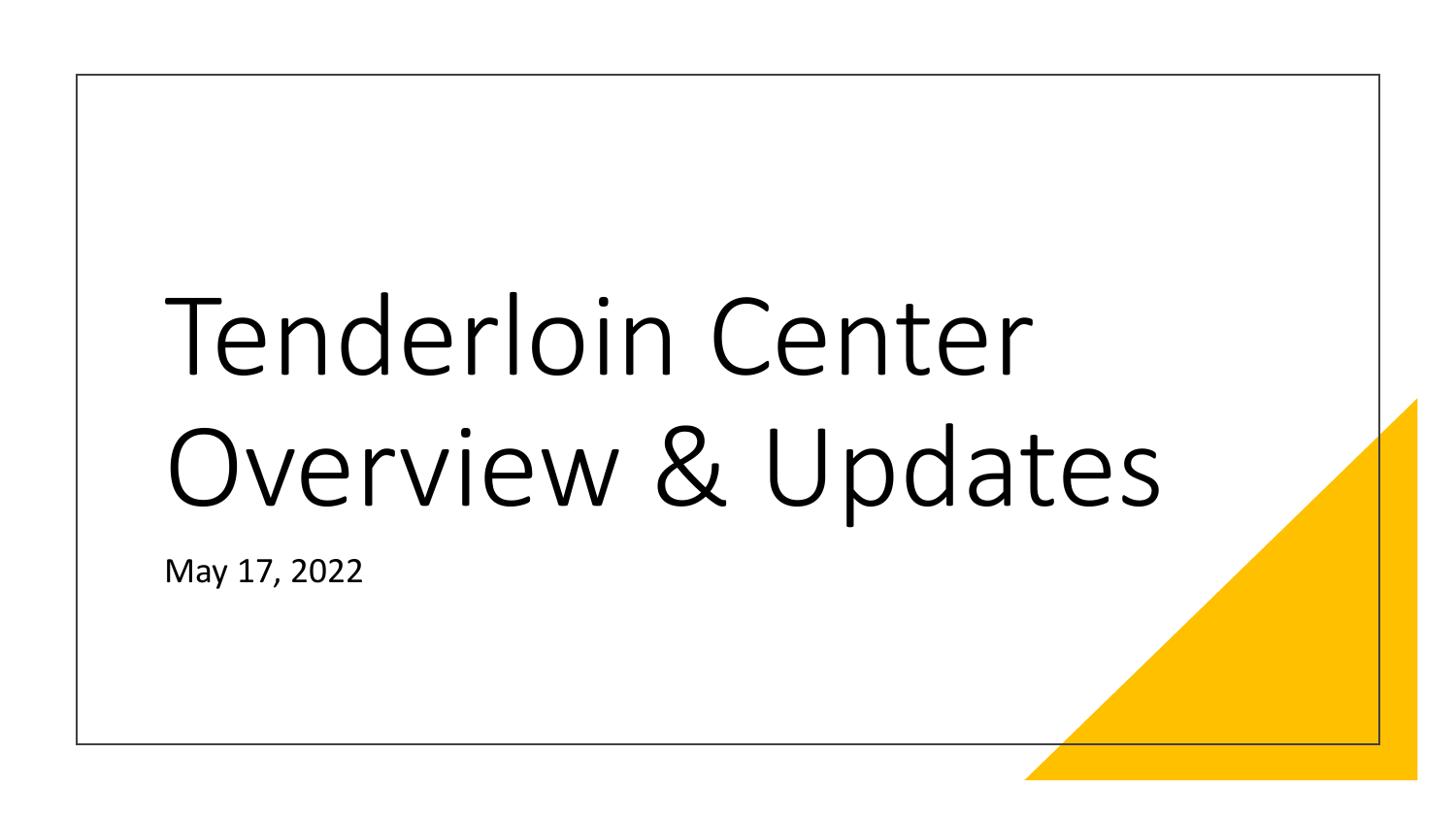### TLC Background

- **Overdose deaths are epidemic in San Francisco; racial disparities pronounced**
	- More than 700 San Franciscans died of overdose in 2020 and more than 650 in 2021
	- Driven by the potent opioid, fentanyl
	- More lives lost than to COVID
	- Black/African American disproportionally impacted: >4x opioid-involved mortality rate compared with other San Franciscans

### • **Community Impact:**

• Intervention is a critical component of overall Tenderloin Emergency initiative's goals of reducing harm and promoting health and wellness for all in the Tenderloin

**Data Source:** Office of the Chief Medical Examiner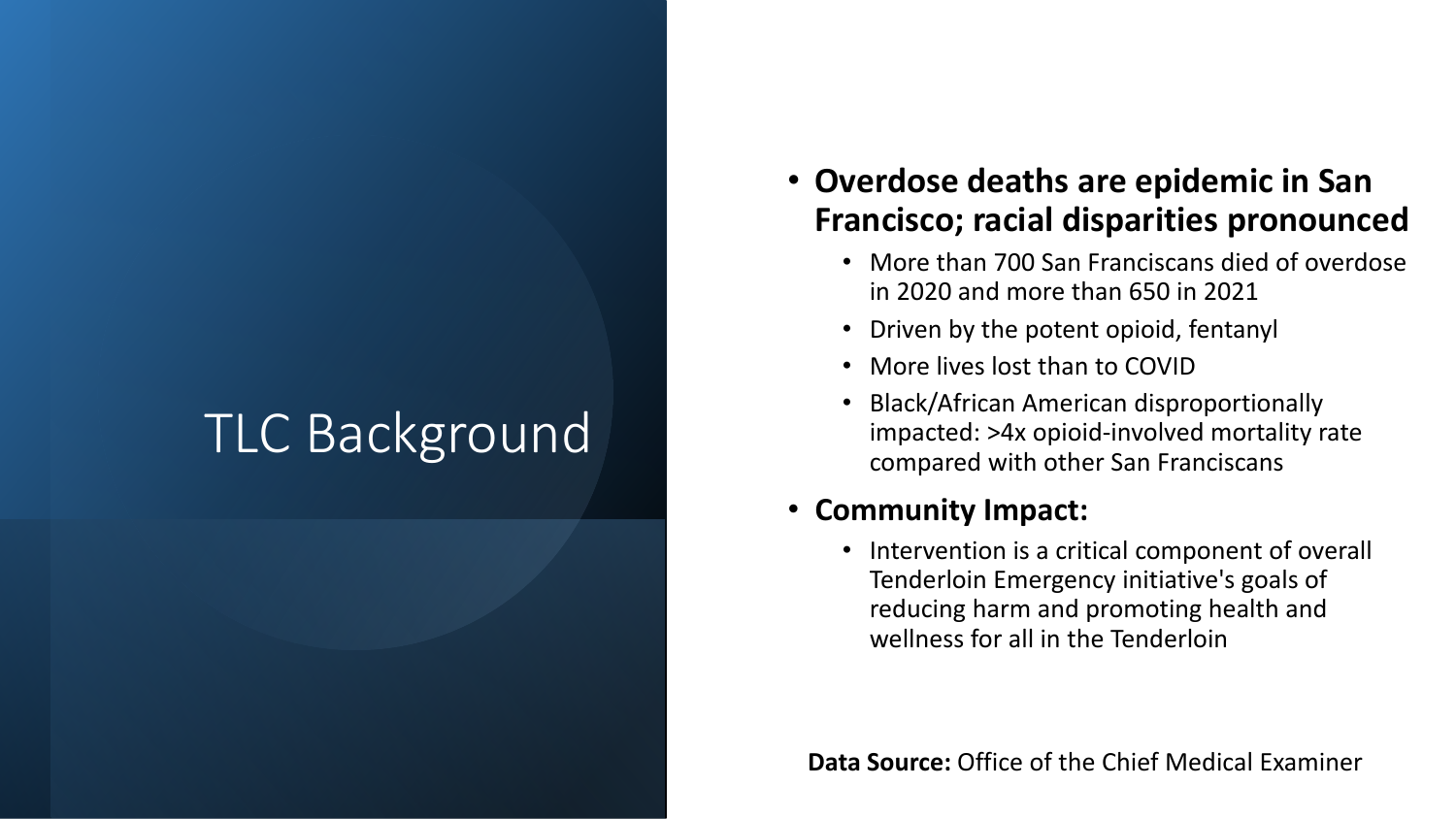### Collective Impact: City Department Governance

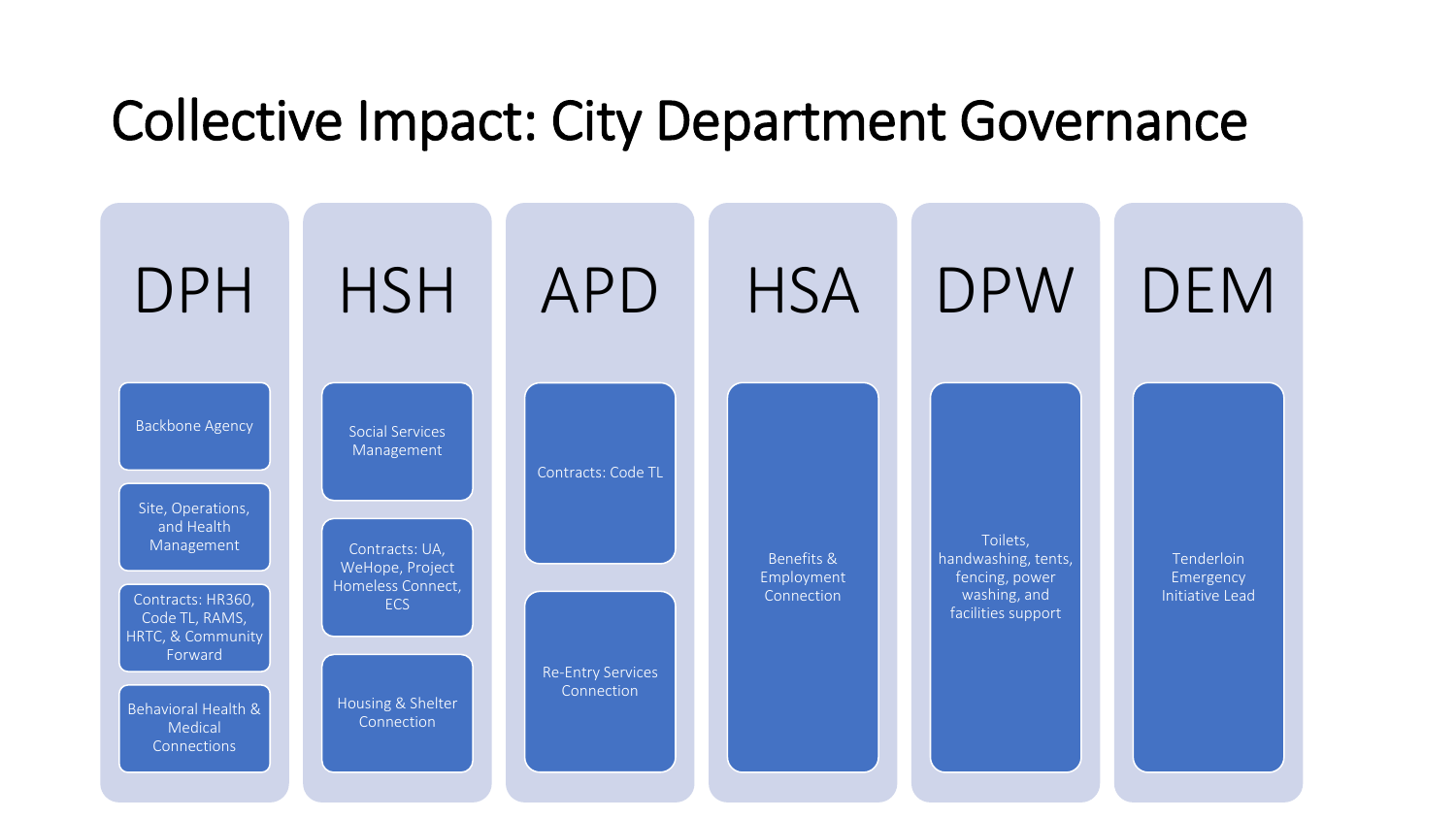## Tenderloin Center Service Model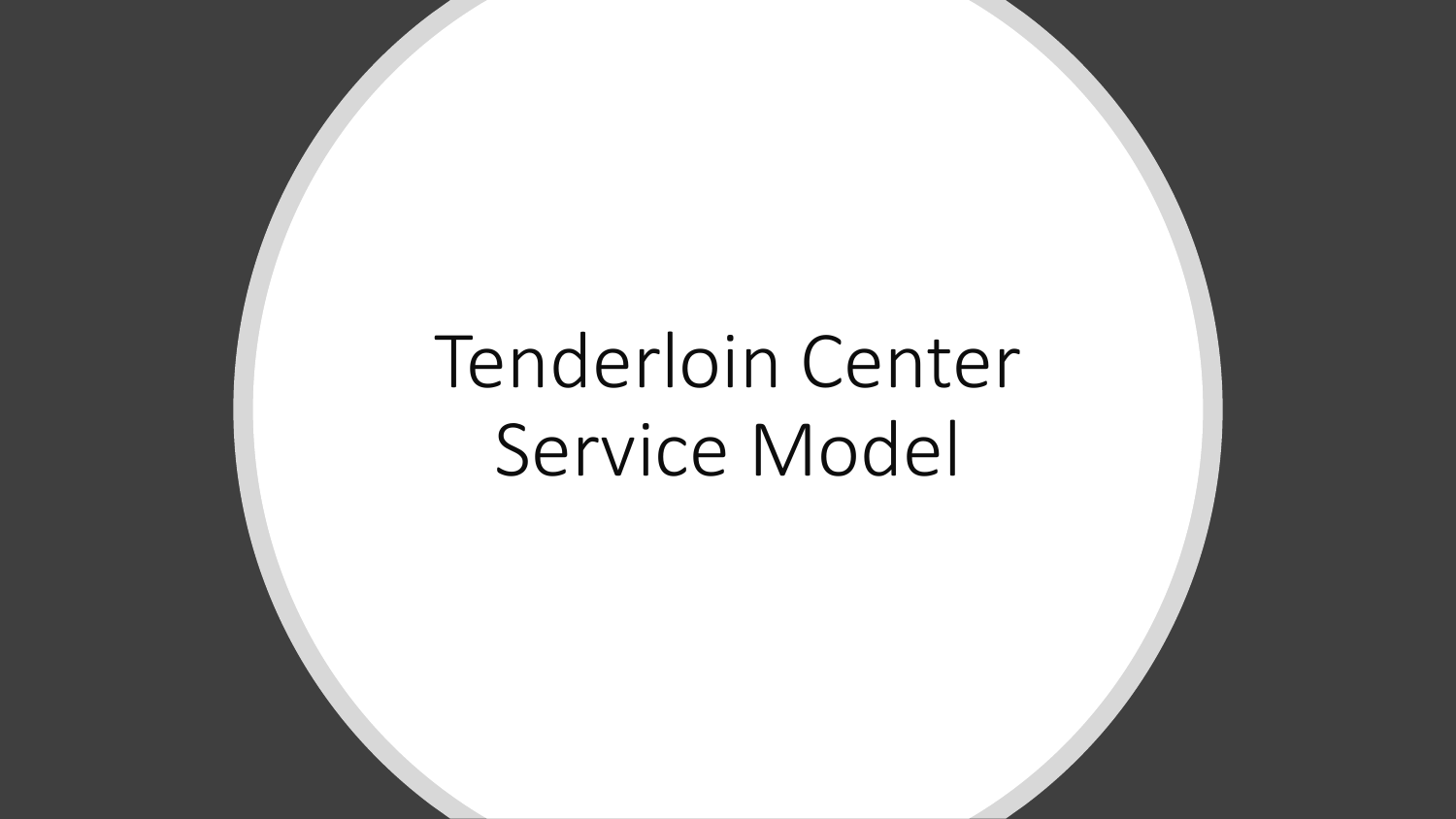## Common Agenda

### **Primary Objectives**

- Reduce fatal and non-fatal overdoses
- Reduce widespread public drug use
- Provide access to critical dignity, social, and behavioral health services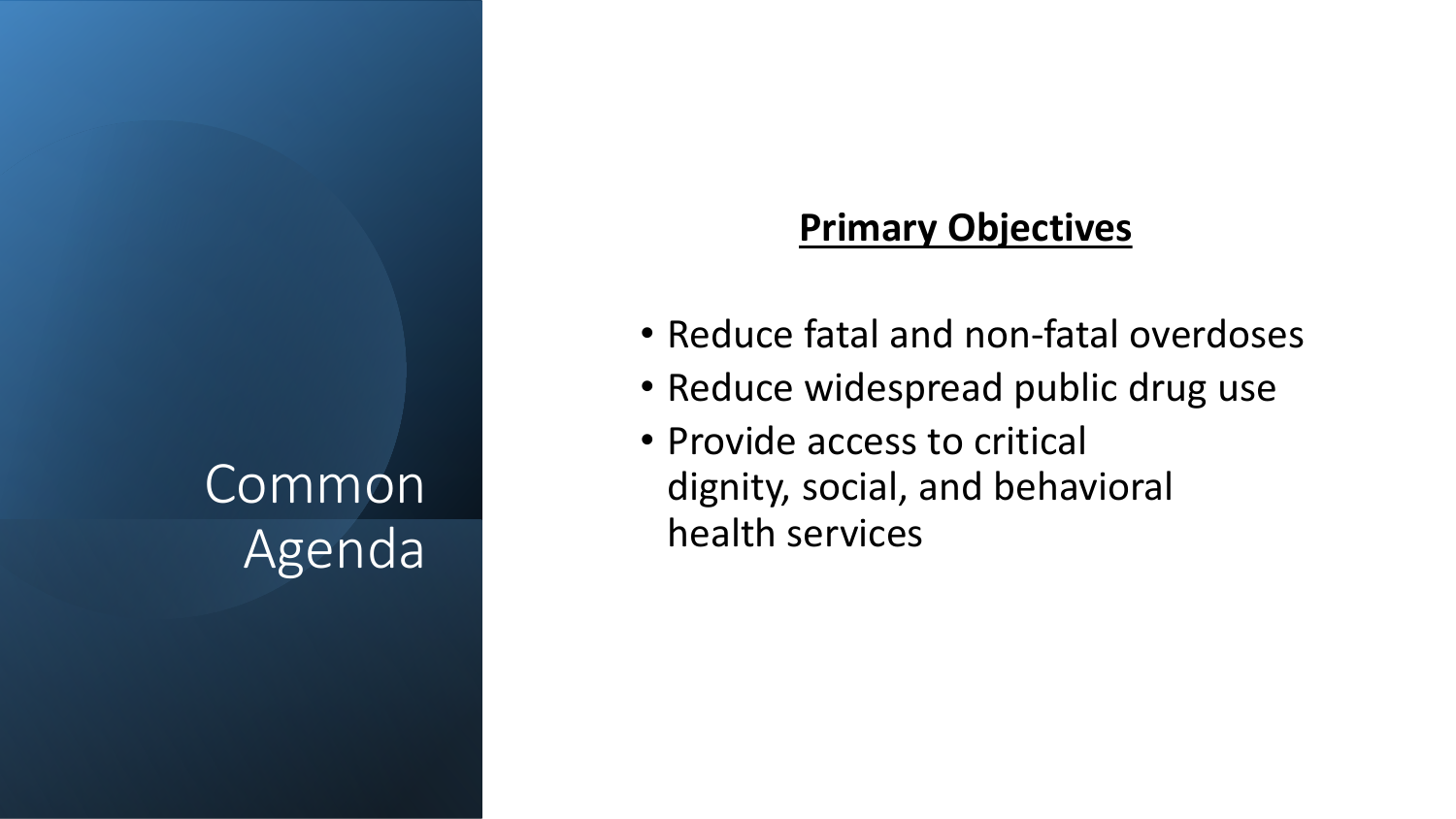### Common Agenda

### **Target Population**

- People who use drugs in the Tenderloin
- Equity Focus: People disproportionally impacted by fatal overdose in San Francisco:
	- Black/African-American
	- Male identified
	- Experiencing homelessness
	- Between the ages of 35 64
	- Use on the street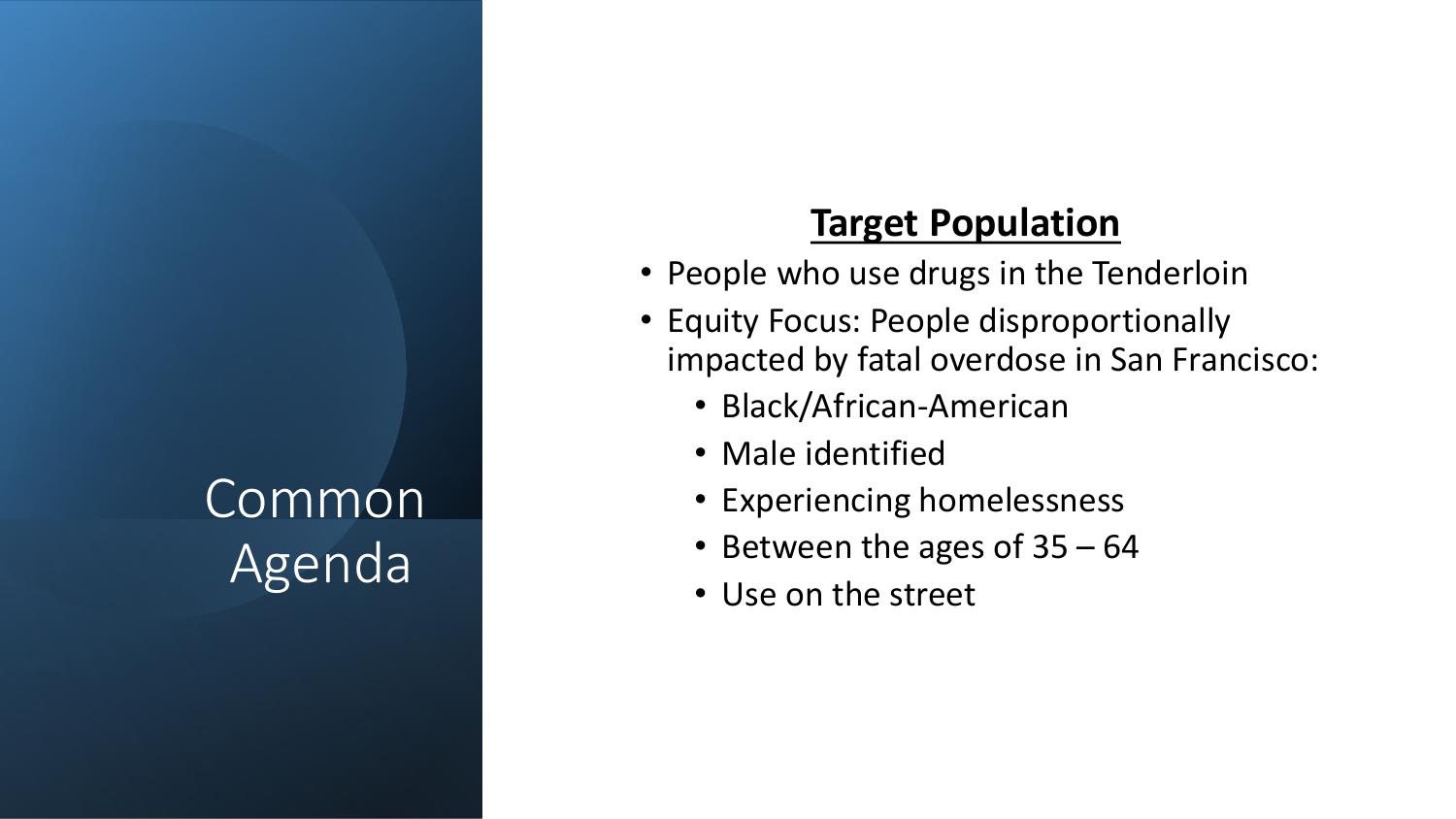#### **Low-barrier welcoming space that attends to people's physical and psychological safety.**

- **Operating Hours**: 7-days a week 8:00am 8:00pm (opens at 11am every Wednesday for staff development)
- **Spaces:** Privacy, socialization, services connection, and sober area

#### **Hierarchy of Service Needs:**

- **Dignity Services:** Toilets, showers, laundry, emergency clothing, hot meals, water
- **Essential Resources:** Housing and shelter assessment/placement, benefits enrollment and other referrals for social services

#### **Focus on common risk factors of people who use drugs:**

- **Infection Prevention/Testing:** STI/HIV/Hep C, and hygienic supplies
- **Medical Care:** Wound care supplies, referrals to urgent and primary care
- **Overdose Prevention**: Wide availability of naloxone and reversal response

#### **Range of Substance Use Interventions:**

- **Harm Reduction:** hygienic supplies, non-judgmental counseling, and overdose education and response with naloxone
- **Treatment:** Direct linkage to SUD treatment, including medication-assisted and other outpatient treatment, residential treatment, and sober living
- **Living Room:** For people seeking space and support

#### **Cross-Sector + Peer Staffing + Community Driven:**

- **Collective Impact:** Collaboration across city departments
- **Peer Staffing:** Direct participation by TL residents and/or people with lived experience of homelessness, mental illness, substance use, incarceration, etc.
- **Community Driven:** Guest participation and community relationships.

Service **Design**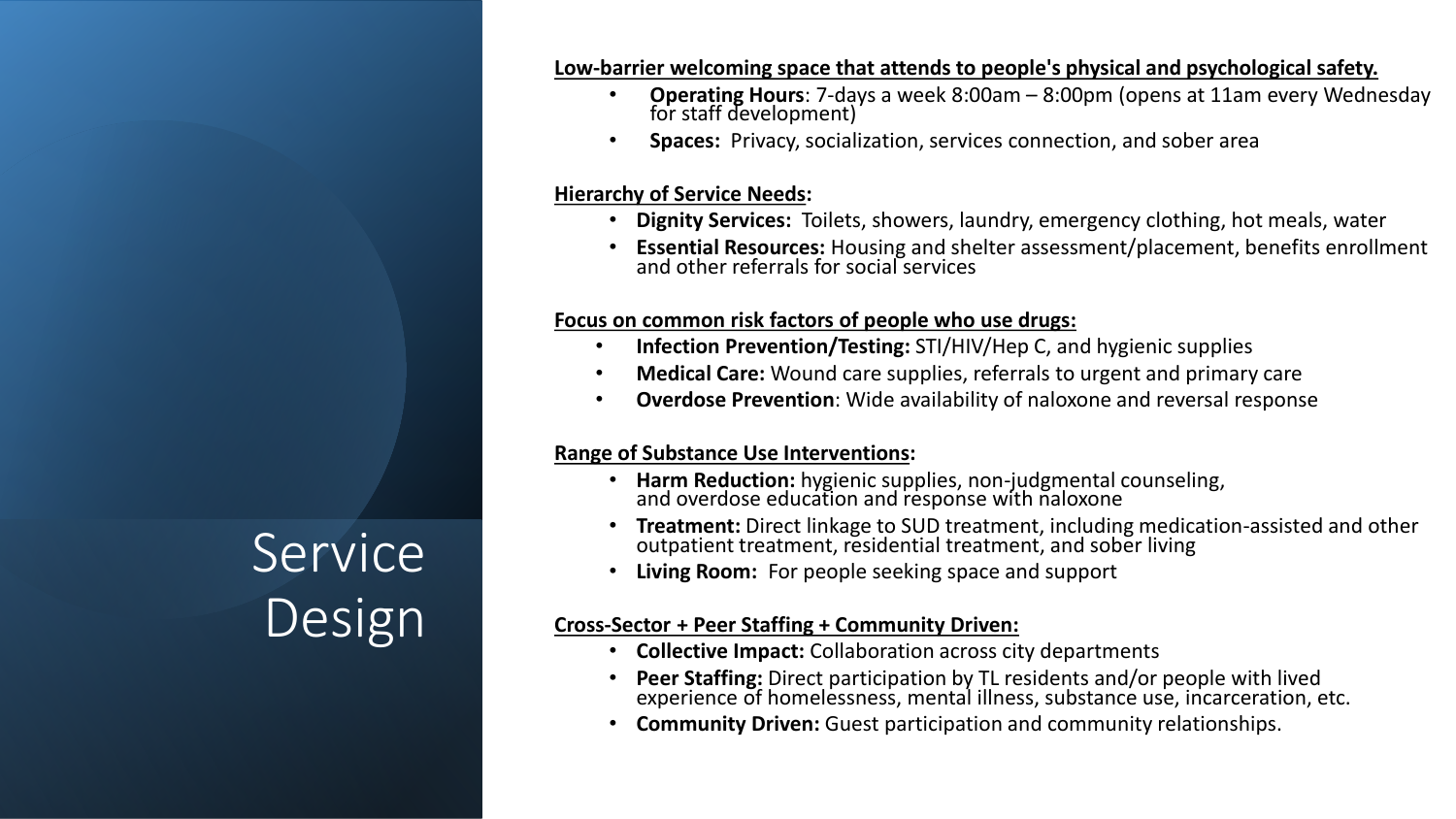## TLC Guest Flow

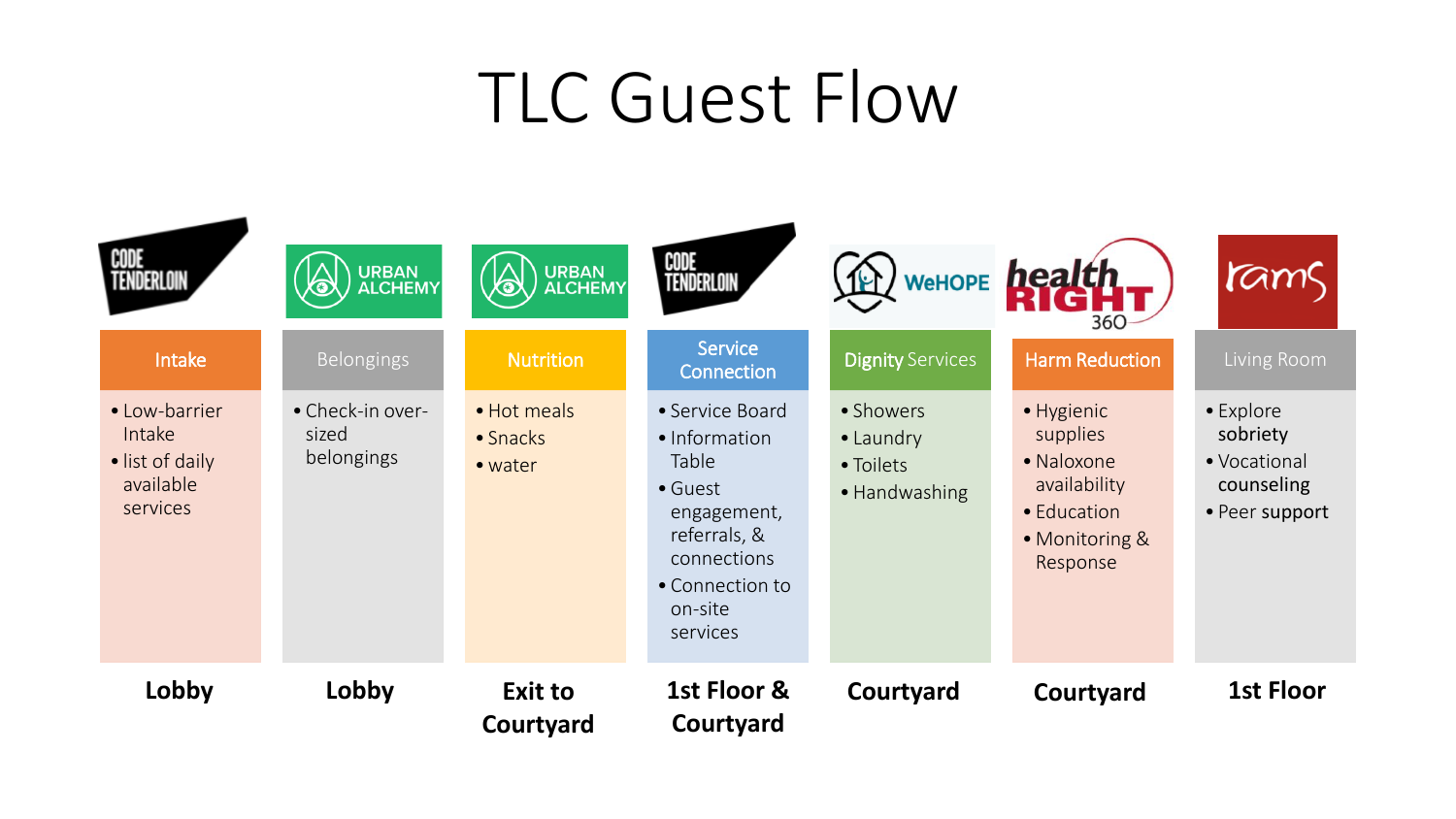### Service Connections



**Transportation available via Community Forward van, taxi vouchers, MUNI tokens and monthly MUNI passes Service Navigators provide some escort services**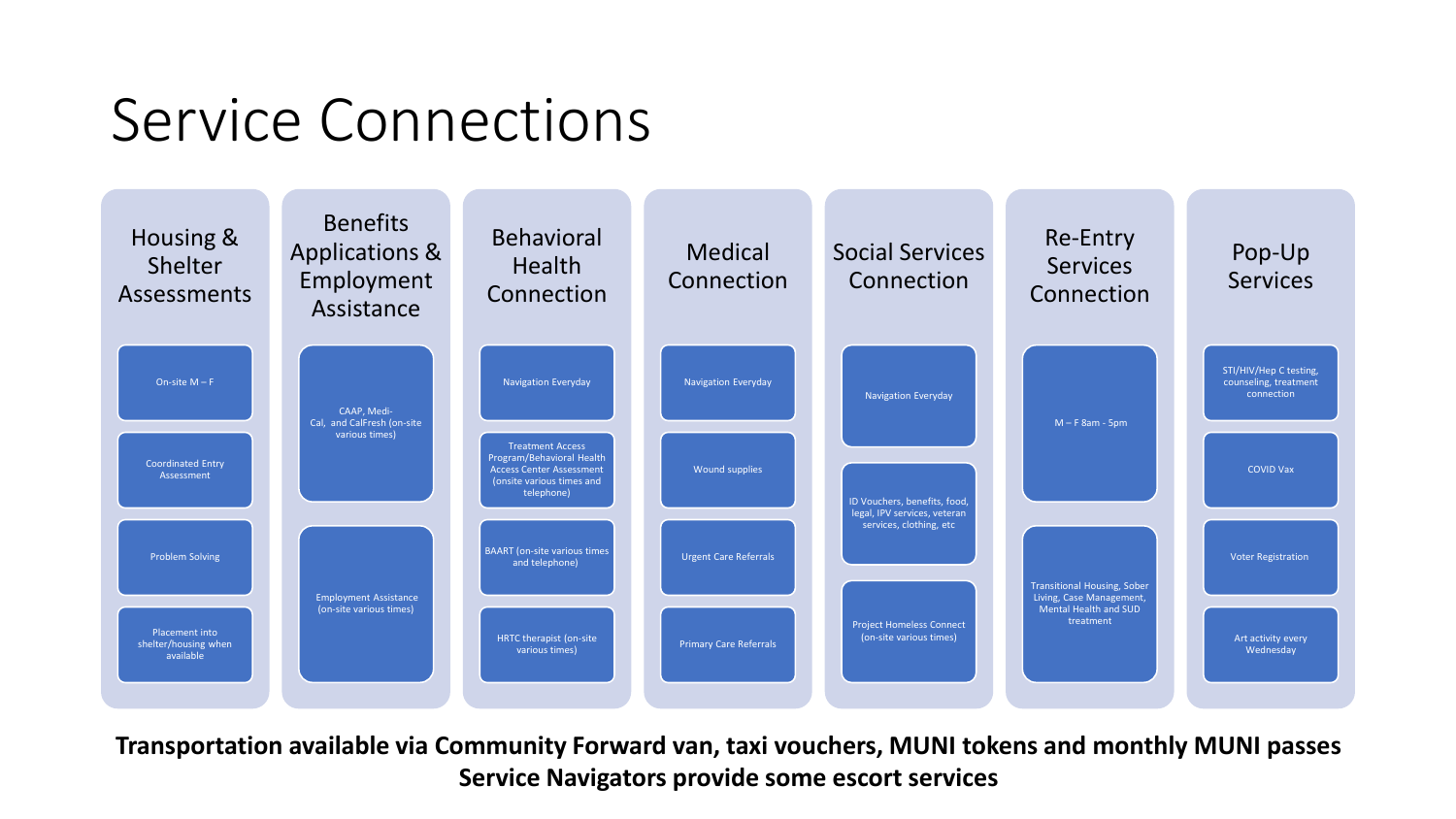Tenderloin Center Metrics Stay Up-to-Date [TEI Dashboard](https://sf.gov/resource/2022/tenderloin-emergency-initiative-data-and-reports)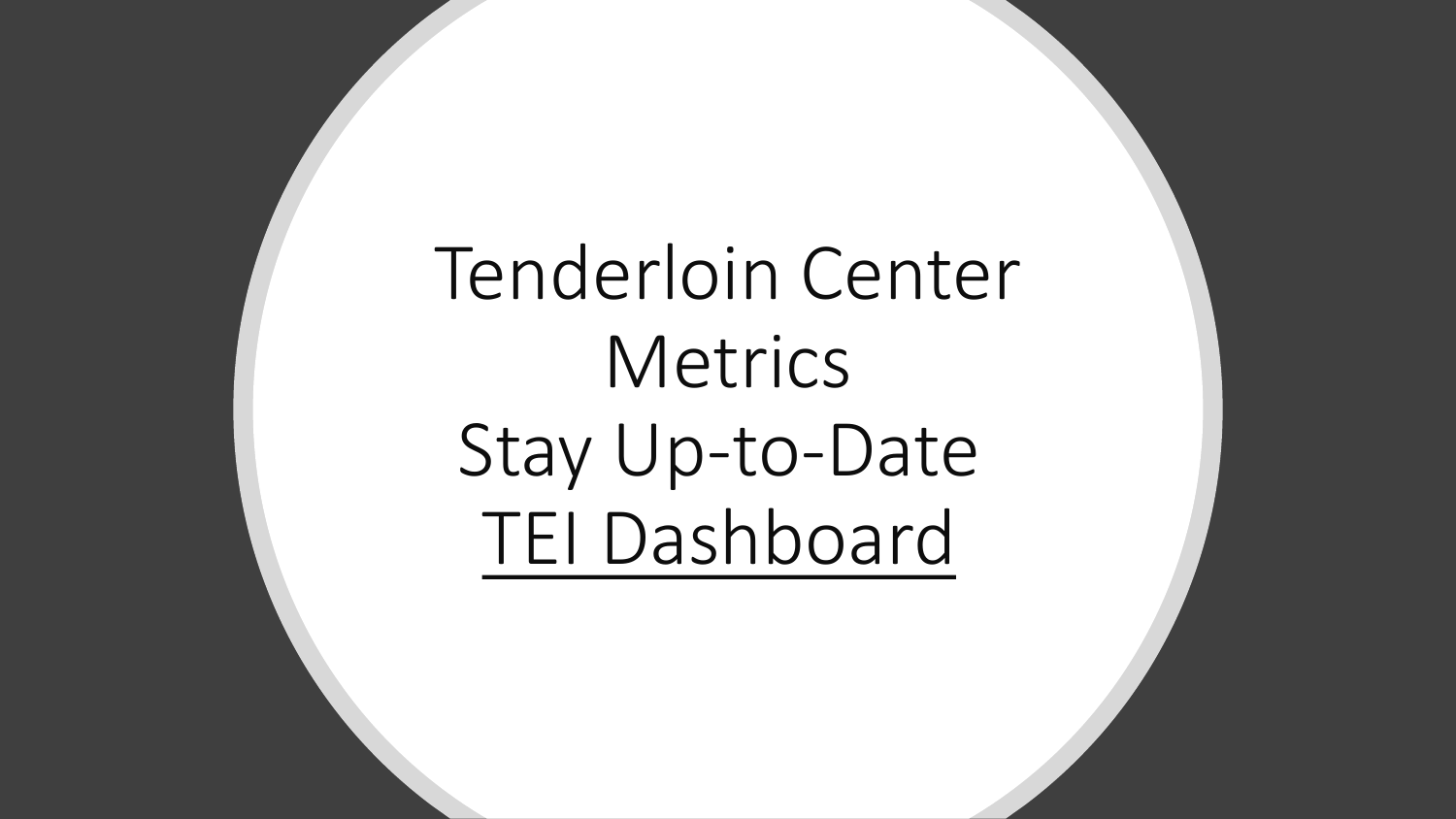### Daily Guest Visits

Cumulative daily guests at the **Tenderloin Center** 

40,507 1/17/2022 through 5/8/2022

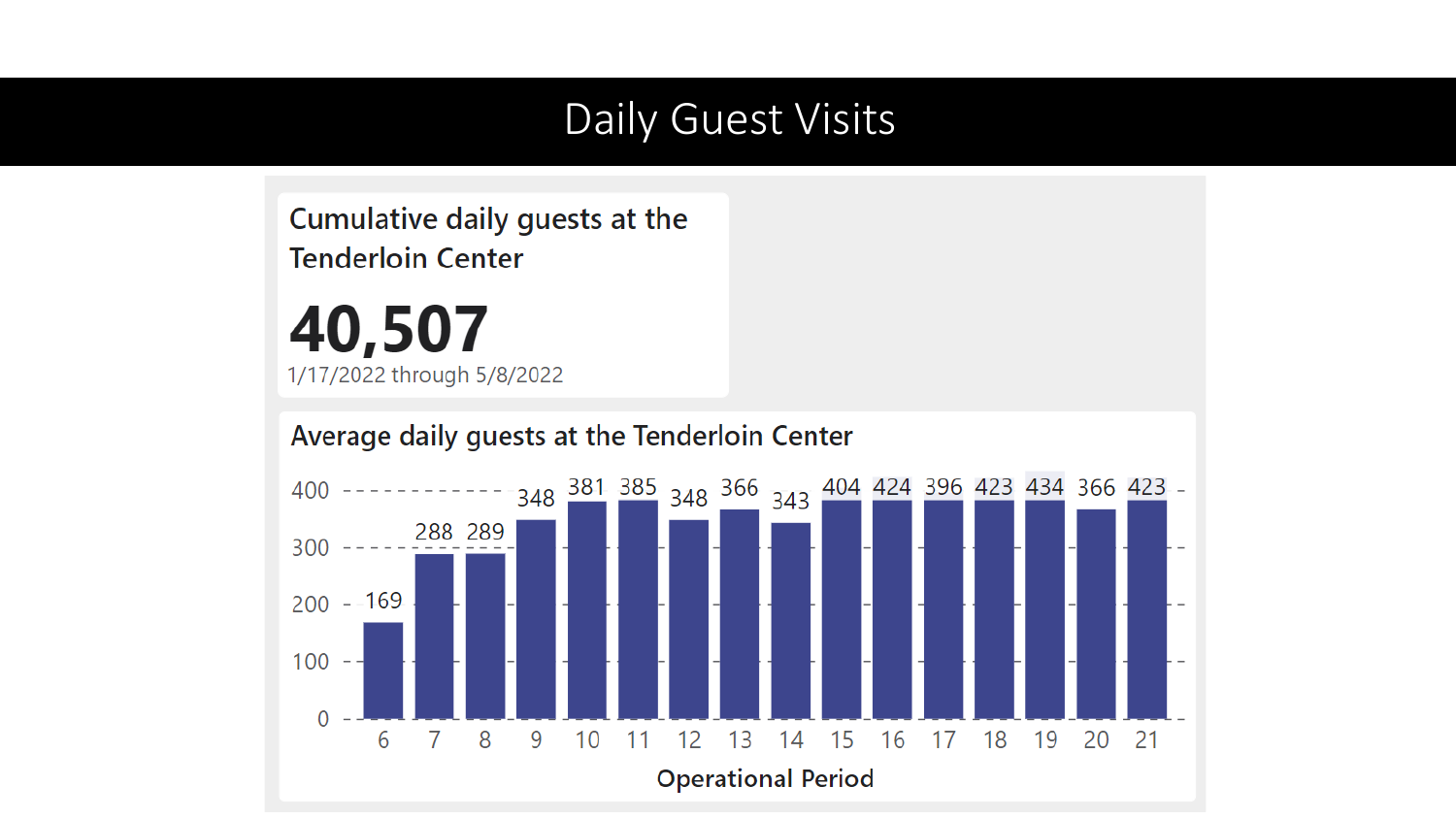Service Requests February 28th – May 5th

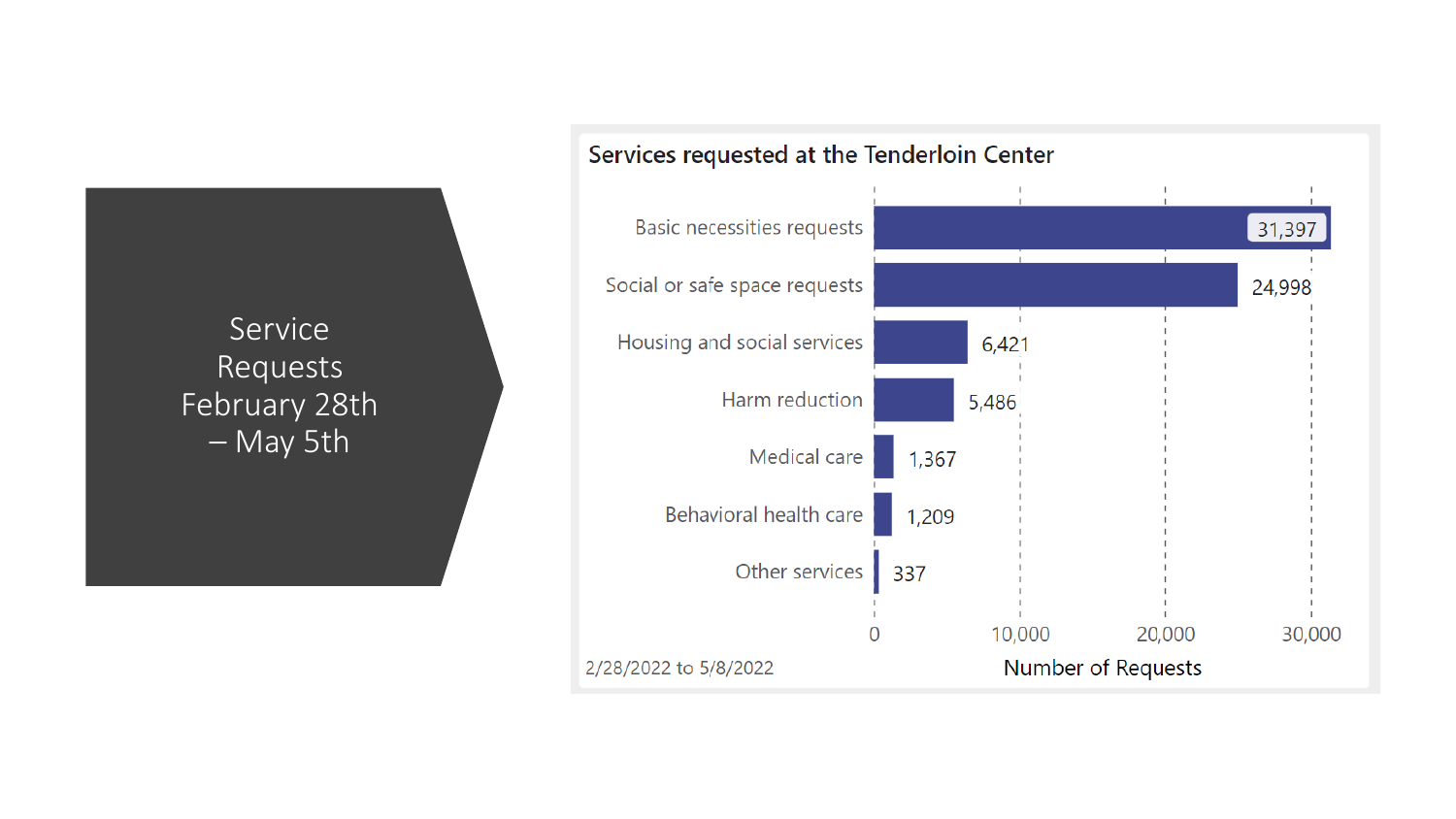### **Dignity Services**

| <b>Cumulative meals</b> |  |
|-------------------------|--|
| provided                |  |

27,210

1/17/2022 - 5/8/2022

**Cumulative showers** provided

4,333

1/17/2022 - 5/8/2022

**Cumulative loads of** laundry provided

1,347

1/17/2022 - 5/8/2022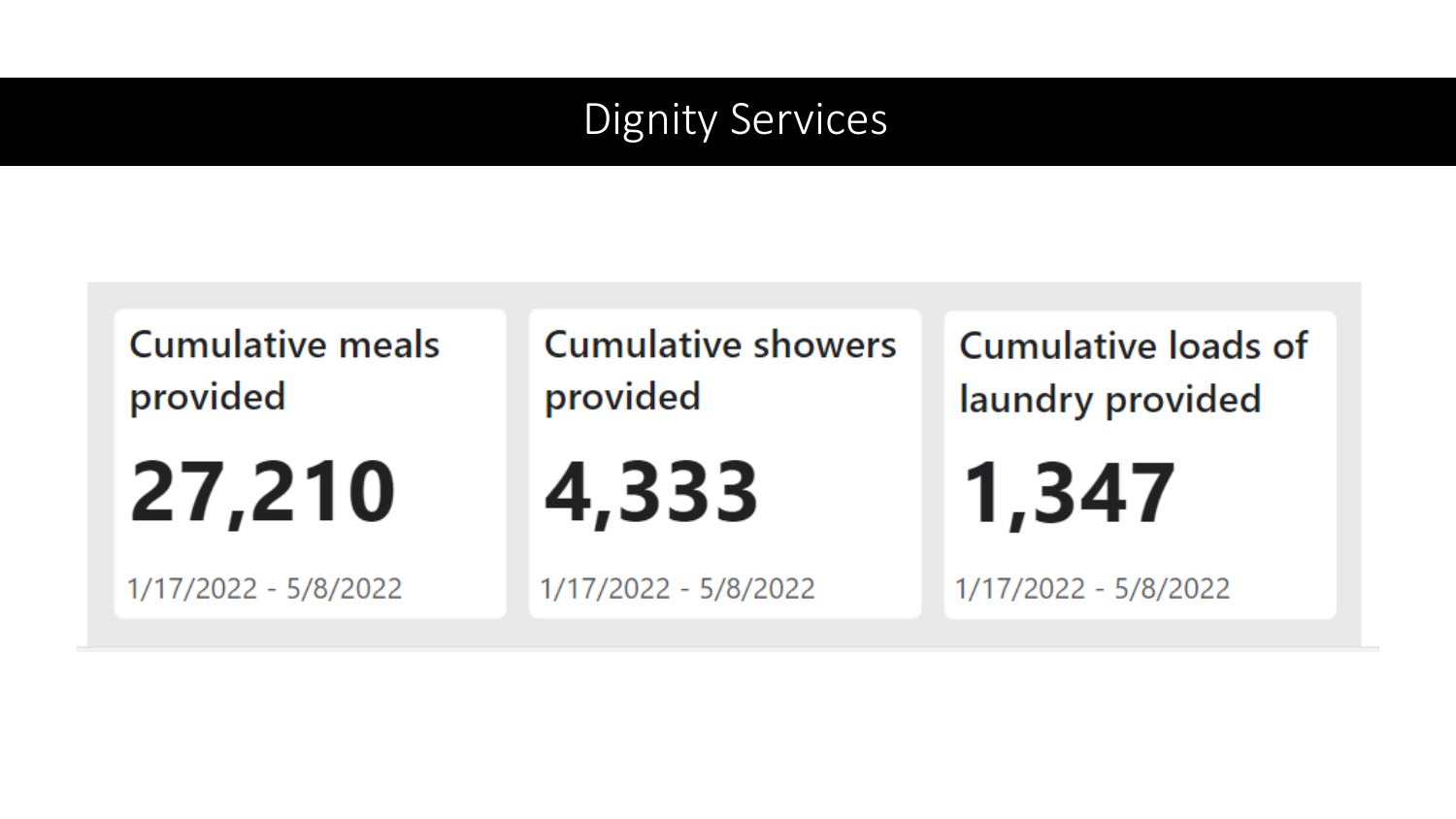### Referrals & Connections

## **Cumulative service** referrals

1,485

1/31/2022 - 5/8/2022

**Cumulative service** connections

# 174

1/31/2022 - 5/8/2022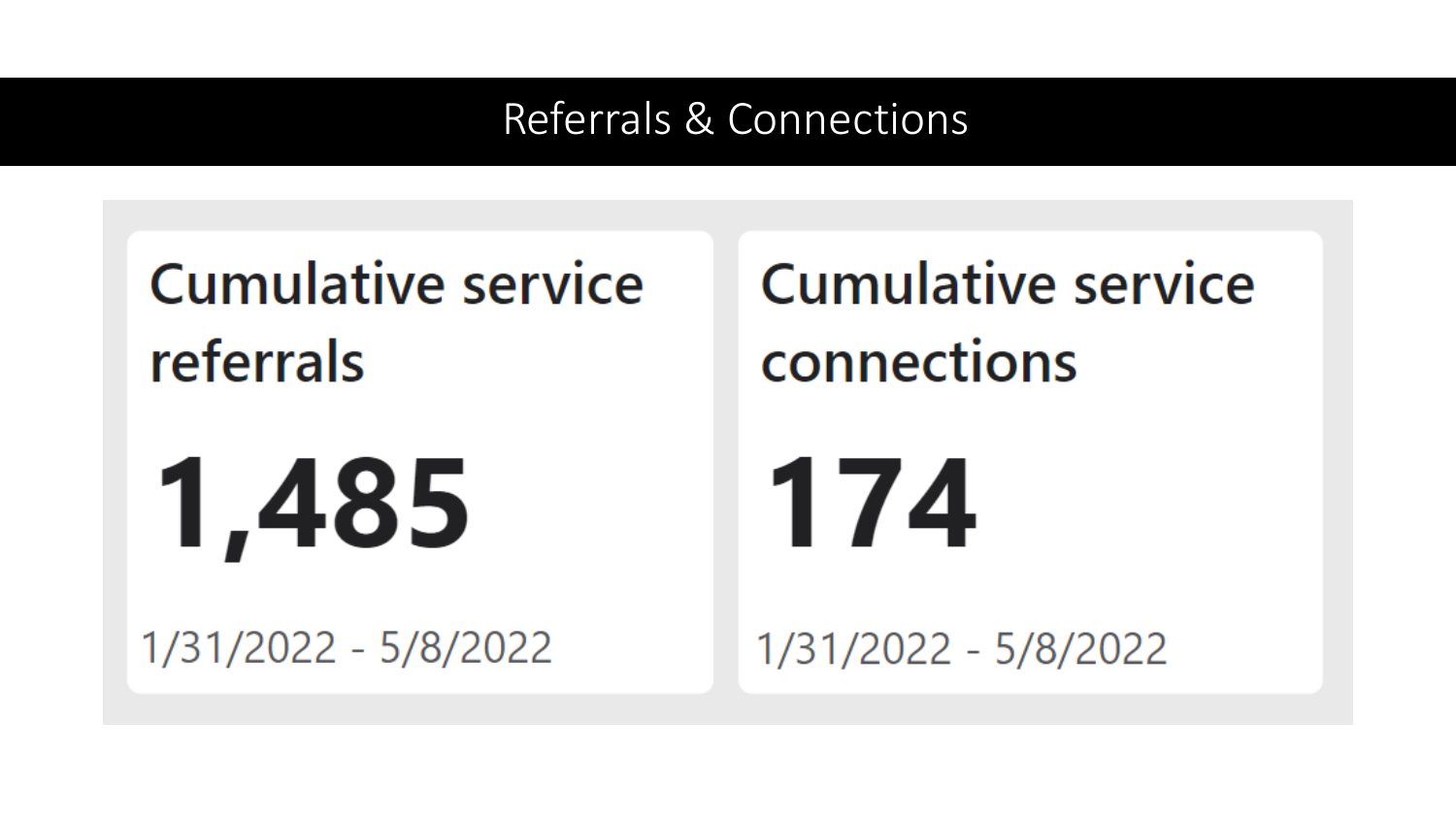Overdose **Reversals** January 18-May 8th

**Cumulative overdoses reversed** at the Tenderloin Center

78

#### Overdoses reversed at the Tenderloin Center

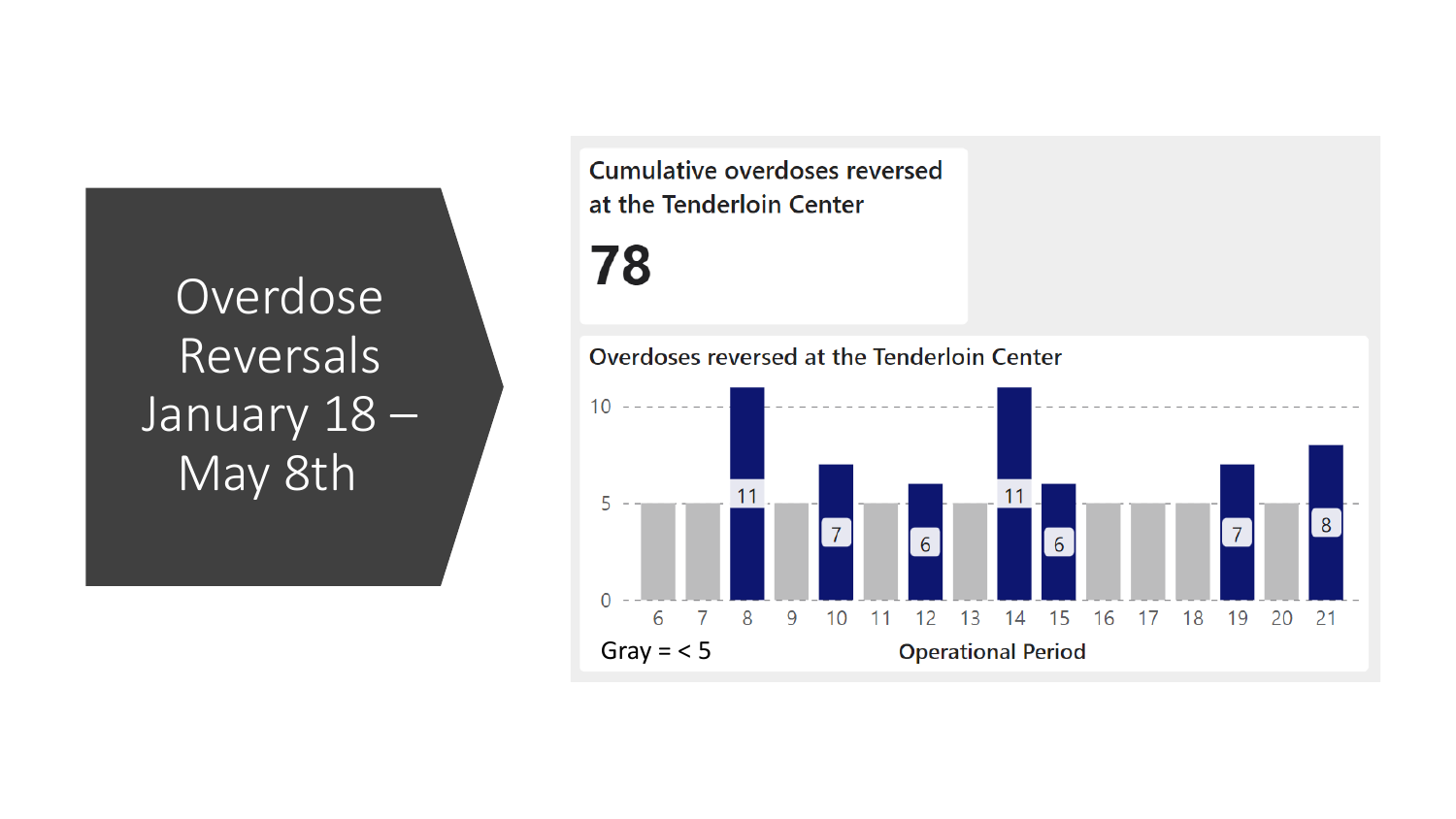## Tenderloin Center What's Next?